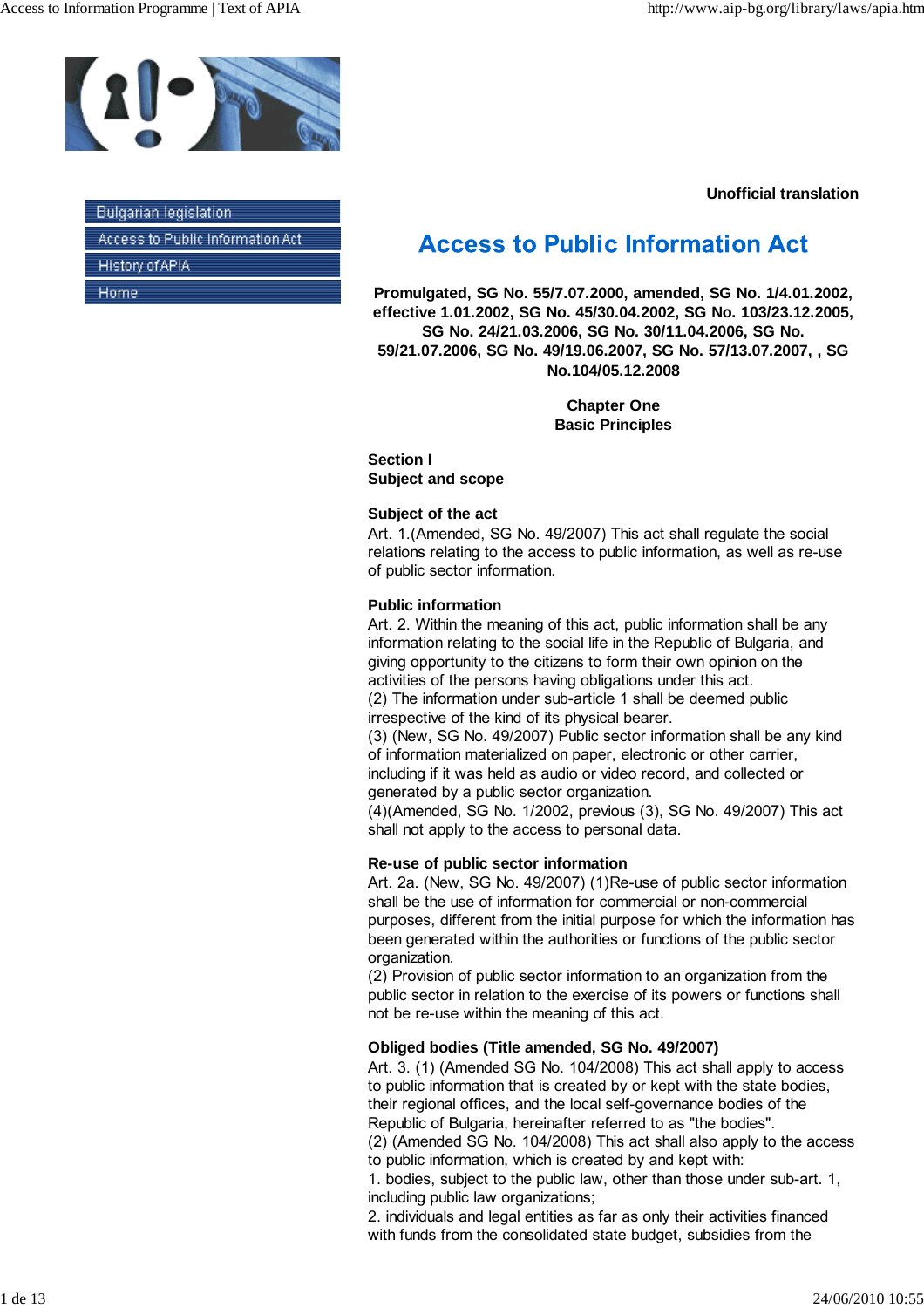European Union funds or allocated through EU projects and programs, are concerned.

(3) (New, SG No. 49/2007; Amended, SG No. 104/2008) Public sector organizations shall be obliged to provide public sector information for re-use, excluding the cases prescribed by that law.

(4) (New, SG No. 49/2007) A public sector organization is any state body, local self-government body, public law organization, as well as their subordinates.

## **Persons entitled to the right of access to public information and the right of re-use of public sector information (Title amended - SG No. 49/2007)**

Art. 4. (1) Any citizen of the Republic of Bulgaria is entitled to access to public information subject to the conditions and the procedure set forth in this act, unless another act provides for a special procedure to seek, receive and impart such information.

(2) Foreign citizens and individuals with no citizenship shall enjoy the right under sub-art. 1 in the Republic of Bulgaria.

(3) Legal entities shall enjoy the right under sub-art. 1 too.

(4) (New, SG No. 49/2007) Persons under sub-art. 1, 2, 3 shall have the right of re-use of public sector information.

## **Exercising the right of access to public information and re-use of public sector information (Title amended – SG No. 49/2007)**

Art. 5. (Amended – SG No. 49/2007) The right of access to public information and the right of re-use of public sector information may not be exercised against others' rights and reputation, as well as against the national security, public order, national health and the moral standards.

## **Basic principles**

Art. 6.(1) (Former text of art. 6 – SG No. 49/2007) The basic principles governing the exercise of the right of access to public information shall be:

1. openness, correctness and comprehensiveness of the information;

2. securing equal conditions for access to public information;

3. securing conformity with the law of the process of seeking and receiving public information;

4. protection of the access to information right;

5. personal data protection;

6. guaranteed the security of the society and the state.

(2) (New, SG No. 49/2007) The basic principles governing the provision of public sector information for re-use shall be:

1. providing for possibilities for repeated re-use of public sector information;

2. transparency in the provision of public sector information;

3. prohibition for discrimination in the provision of public sector information;

4. prohibition for hampering the free competition.

## **Permissible restrictions to the right of access to public information and the right of re-use of public sector information (Title amended – SG No. 49/2007)**

Art. 7. (1) (Amended, SG No. 45/2002) The right of access to public information shall not be abridged, except where the said information is classified information constituting a state or another protected secret in the cases provided for by a law.

(2) Access to public information may either be full or partial.

## **Exemption from the scope of the act**

Art. 8. (Amended, SG No. 49/2007) Provisions of this act related to access to public information shall not apply to information, which is: 1. obtainable in the course of provision of administrative services to citizens and legal entities;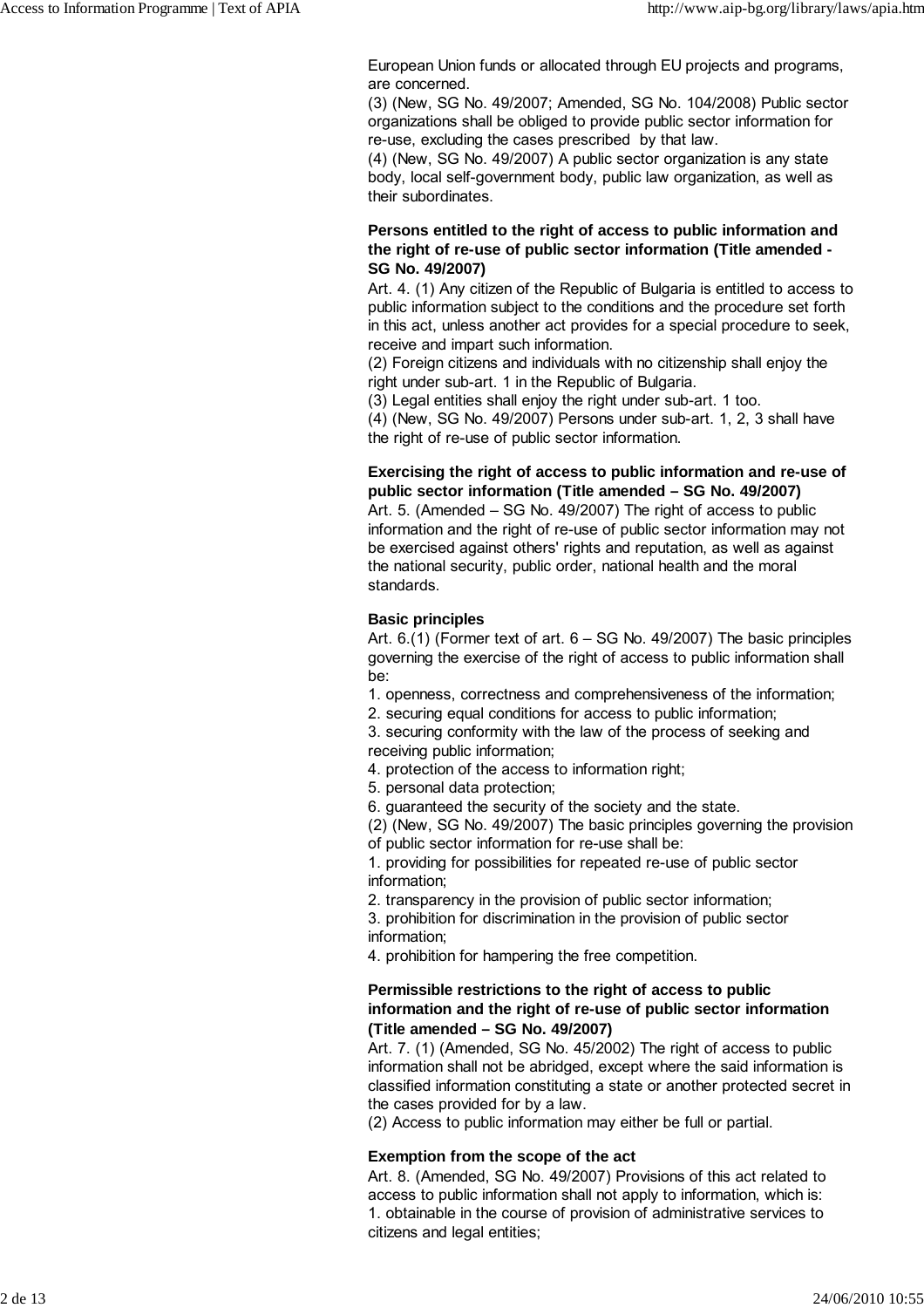2. (Amended, SG No. 57/2007) kept with the National archives of the Republic of Bulgaria.

## **Section II**

## **Official and administrative public information**

## **Kinds of public information**

Art. 9. (1) Public information, which is created and kept by the bodies and their administrative structures, is divided into official and administrative information.

(2) (Amended, SG No. 45/2002) Where so provided in an act of Parliament, certain official or administrative information may be classified as state or administrative secret.

## **Official public information**

Art. 10. Official information shall be deemed information contained in the acts of the state or local self-government bodies in the course of exercise of their powers.

#### **Administrative public information**

Art. 11. Administrative information shall be deemed information, which is collected, created and kept in connection with official information, as well as in the course of the activities of the bodies and their administrative structures.

## **Chapter Two Access to Public Information**

## **Section I**

## **Access to Official and Administrative Public Information**

## **Access to official public information**

Art 12. (1) Access to official information, which is contained in normative acts shall be provided by means of their promulgation.

(2) Access to other official information shall be provided by promulgating it if so provided in an act of parliament, or if so decided by the agency who created it.

(3) Access to official information in cases other than those provided in sub-art. 1 and 2 shall be unrestricted and shall be exercised in accordance with the procedure set forth in this act.

(4) In case of request for access to official information, which is promulgated, the respective body shall be obliged to state the number, the date and the name of the issue where the information was published.

## **Access to administrative public information**

Art. 13. (1) Access to administrative public information shall be unrestricted.

(2) Access to administrative public information may be restricted, if it: 1. relates to the preparatory work of an act of the bodies, and has no significance in itself (opinions and recommendations prepared by or for the body, reports and consultations);

2. contains opinions and statements related to on-going or prospective negotiations to be led by the body or on its behalf, as well as any data relating thereto, and was prepared by the respective bodies' administrations.

(3) (Amended, SG No. 45/2002) The restrictions under sub-art. 2 shall not apply after a period of 2 years as form the creation of such information.

(4) (New, SG No. 104/2008) Access to administrative public information shall not be restricted when there is overriding public interest in the disclosure.

## **Duties for disclosing public information**

Art. 14. (1) The bodies shall inform about its activities by making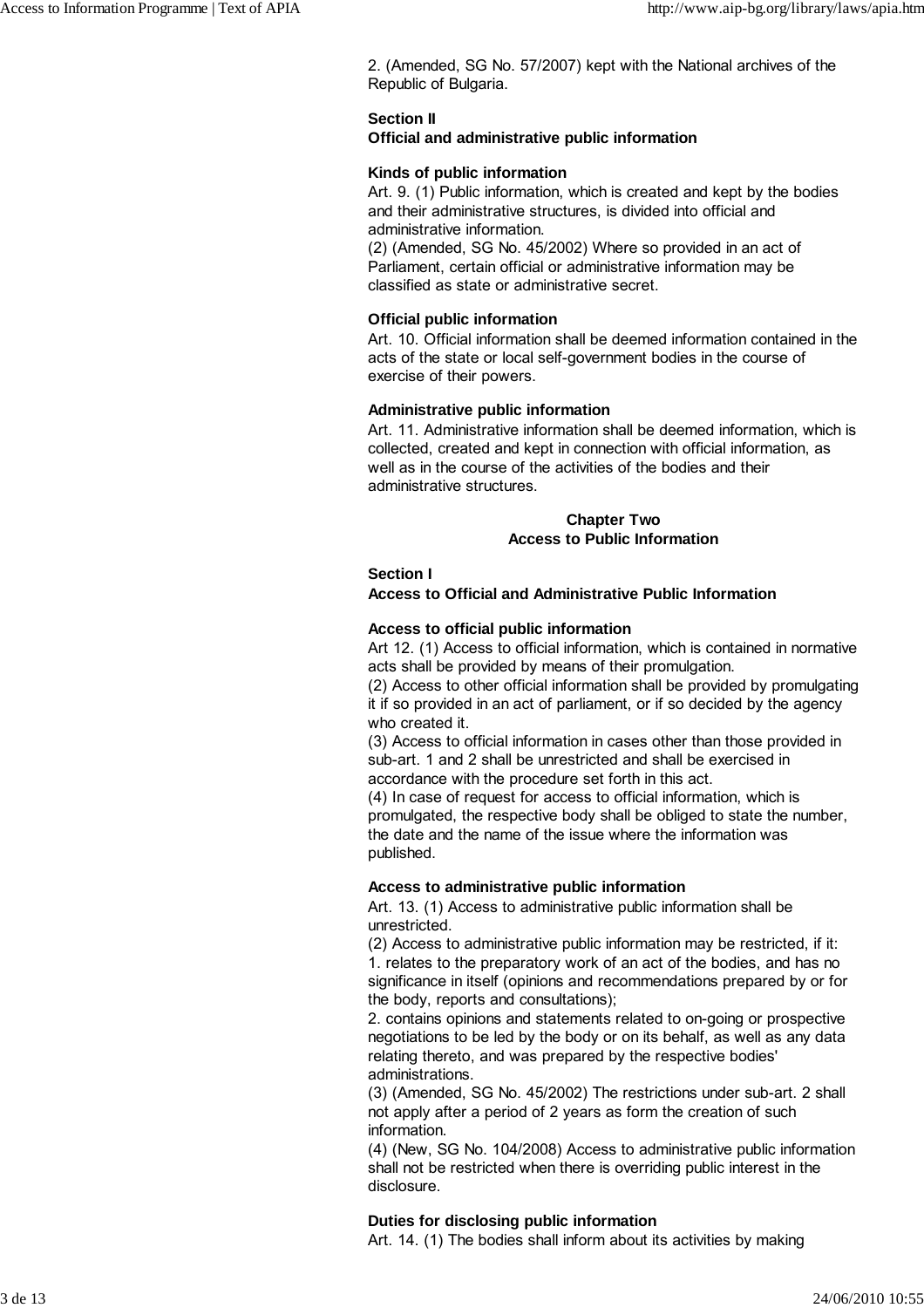publications or using other form of announcements.

(2) The bodies shall be obliged to announce information, which has been collected, or came to its knowledge during the performance of their activities, where such information:

1. is of a nature to prevent some threat to the citizens' life, health or security, or to their property;

2. disproves a previously disseminated incorrect information that affects important social interests;

3. is, or could be, of interest to the public;

4. must be prepared and released by virtue of law.

## **Publication of up-to-date public information**

Art. 15. (1) In order to achieve transparency of the administration's activities, and for the purpose of maximum facilitation of access to public information, every chief officer of an administrative structure within the system of the executive power shall publish on a regular basis up-to-date information containing:

1. description of his/her powers as well as data on the organizational structure, the functions and the responsibilities of the administration led by him/her.

2. list of the acts issued within the scope of its powers;

3. description of the data volumes and resources, used by the respective administration,

4. the name, the address, the telephone number and the working hours of the respective administration's office which is authorized to receive applications for access to public information.

(2) (Amended, SG No. 24/2006) Every chief officer under sub-art. 1 shall prepare an annual report on the applications for access to public information, which shall contain among others data on the refusals made and the reasons therefor. This annual report shall be part of the annual reports under art. 62, sub-art. 2 of the Administration Act.

#### **Publication in the Internet**

Art. 15а. (New, SG No. 104/2008) (1) Information under Art. 15 shall be published on the Internet sites of the administrative structures within the system of the executive power.

(2) In the *access to information* subsection of the Internet site under sub-art. 1, the data under Art. 15, sub-art. 1, item 4 and sub-art 2, as well as internal rules related to the access to information and the procedure for access to the public registers maintained by the administrative structures within the system of the executive power, shall be published.

## **Duties of the Minister of the state administration and administrative reform**

Art. 16. (1) (Amended, SG No. 24/2006) The Minister of the State administration and administrative reform shall publish an annual summary of the reports on the bodies and their administrations, containing the information under art. 15., as well as other information relating to the implementation of this act.

(2) (Amended, SG No. 24/2006) The Minister of State administration and administrative reform shall be responsible for distributing the summary. The information contained in the summary shall be made available in every administration for review by the citizens.

## **Section II**

**Access to Other Public Information**

#### **Access to public information related to the activities of other persons responsible for its disclosure**

Art. 17. (Amended, SG No. 104/2008) (1) Access to public information generated, received or held in relation to the activities of the responsible persons under art. 3 shall be unrestricted.

(2) Information under sub-art. 1 that represents commercial secret or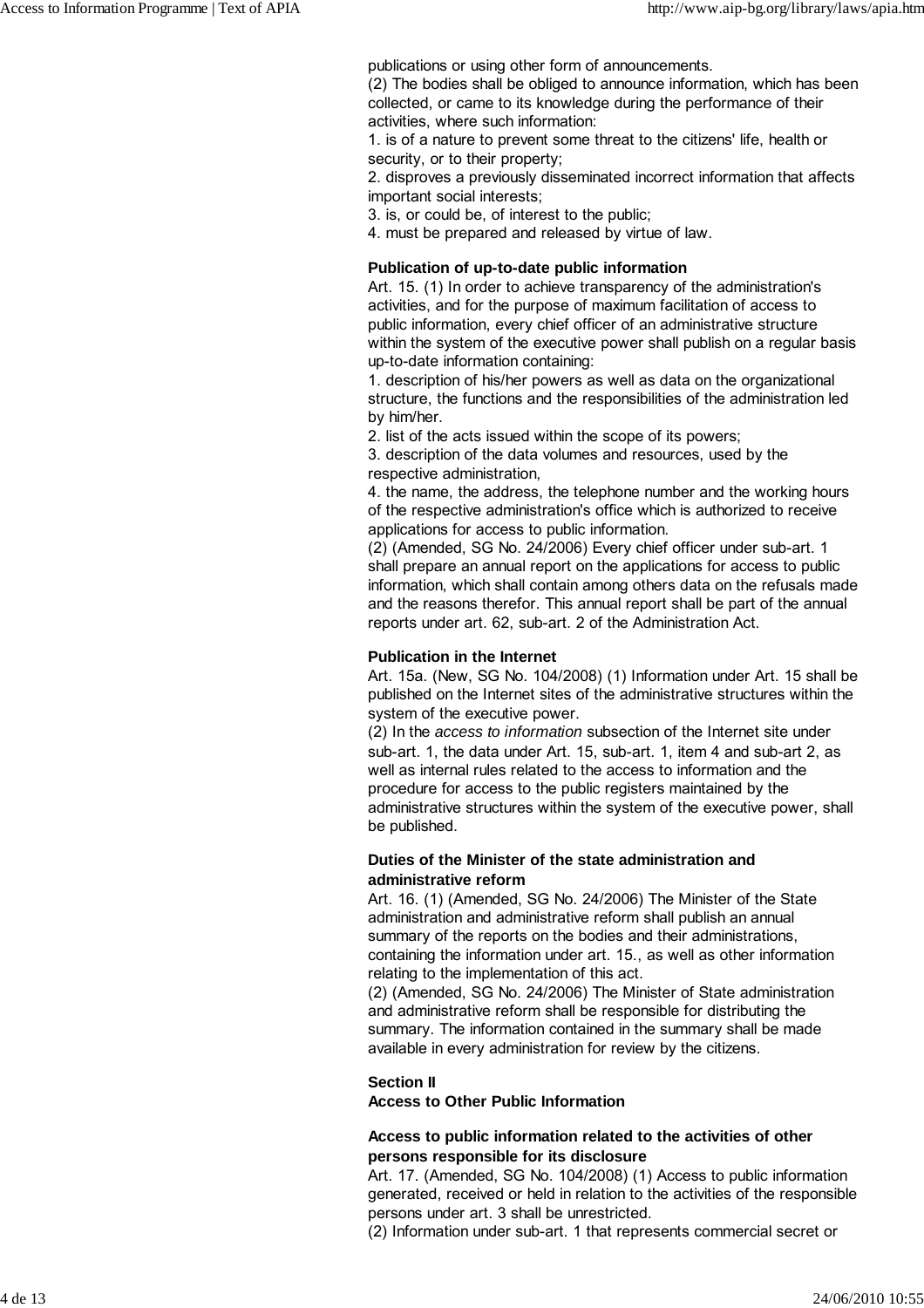whose disclosure or dissemination is of a nature to result in unfair competition among business persons shall not be disclosed, unless there is overriding public interest.

(3) Responsible bodies under Art. 3, when refusing access to public information on the ground provided under sub-art 2, are obliged to state the conditions which will bring to unfair competition among business persons.

#### **Access to public information for mass media**

Art. 18. Public information for the mass media is only the information concerning: 1. the persons taking part in the management of the respective media or exercise effective control over its management or its activities;

2. business related parties taking part also in the management of other mass media, which allows them to exercise an effective control over their management or their activities;

3. the persons directly engaged in the mass media and which participate in the formation of its editorial policy;

4. the announced statements on the mass media' public goals, as well as principles and internal rules applied by the mass media to guarantee correctness and objectivity of disseminated information;

5. the financial results of the mass media's owner and the dissemination of its production.

#### **Objectives of the access to public information for the mass media**

Art. 19. The access to the information under art. 18 shall be exercised with compliance with and with balance of the principles of transparency and economic freedom, as well as of personal data protection, commercial secrecy and the secret of the sources of the mass media that wished to remain secret.

## **Section III**

## **Free of charge access and costs related to the granting of public information**

Art. 20. (1) The access to public information shall be free of charge. (2) The expenses incurred for granting access to public information shall be recovered in accordance with tariffs determined by the Minister of Finance, and shall not exceed the actual costs incurred. (3) A justification of the expenses under art. 2 shall be made to the applicant upon his/her request.

#### **Informational obligations upon filing of application for access**

Art. 21. The responsible persons under art. 3 shall inform on the possible forms of granting access to public information on the spot where the applications are accepted, as well as on the charges due and the means of their payment.

## **Free of charge corrections and amendments to the disclosed information**

Art. 22. No additional expenses shall be charged for corrections and/or addendum to the granted public information in cases where the information is incorrect or incomplete and this has been requested by the applicant on stated grounds.

#### **Revenues from granting of access to public information**

Art. 23. The revenue received in the course of granting access to public information shall be for the account of the budget of the respective body.

## **Chapter Three Procedure for Granting Access to Public Information**

**Section I Application or verbal request for access to information**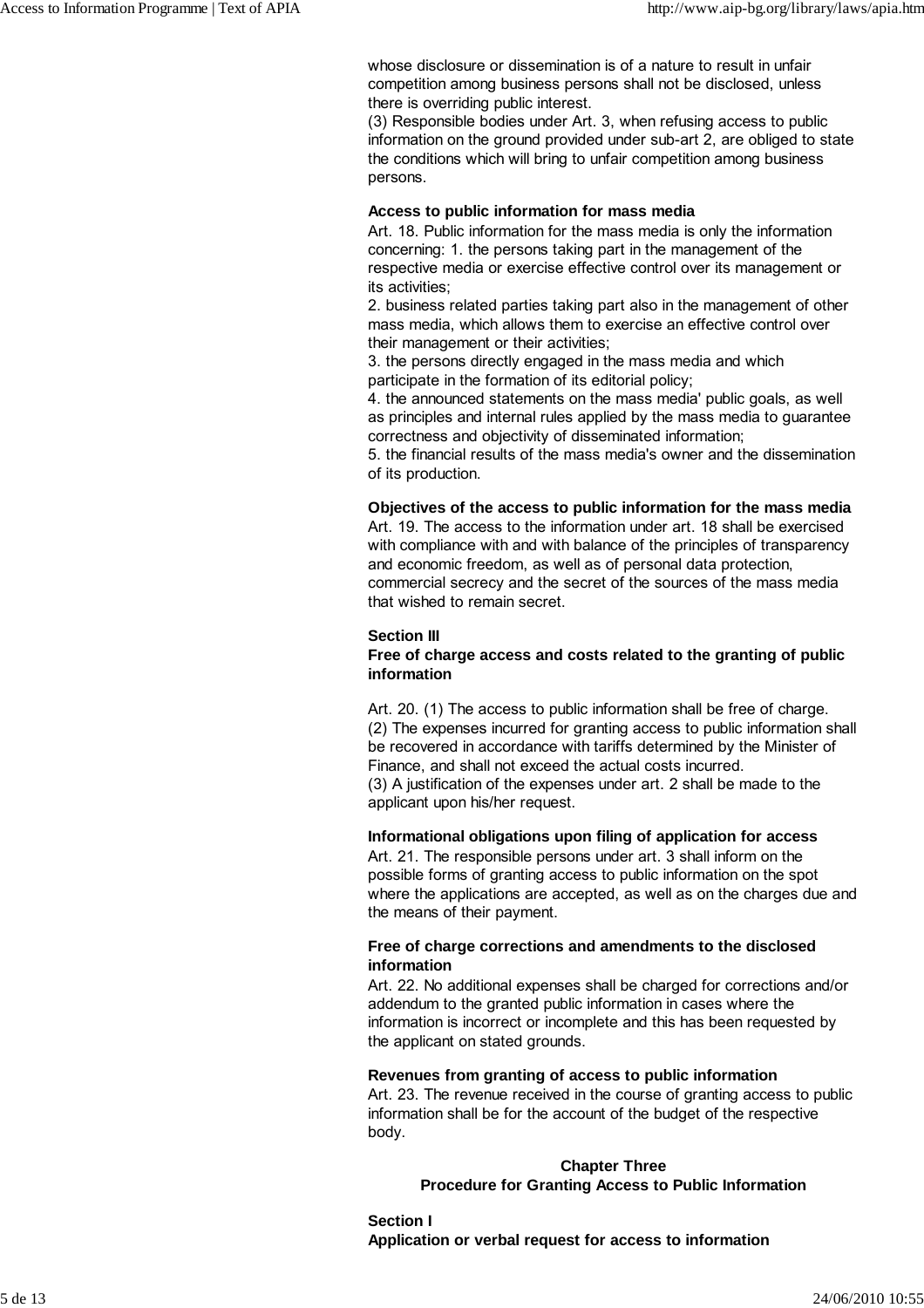Art. 24. (1) The request for granting access to public information shall be made in the form of a written application or verbal request. (2) The application is deemed written also in cases where it is send electronically subject to conditions determined by the respective body. (3) Where the applicant is not granted access to public information requested in oral form, or he/she considers the disclosed public information insufficient, he/she may file a written application.

#### **Content of application of access to information**

Art. 25. (1) The application for access to public information shall contain:

1. full name, or respectively the business name and the seat of the applicant;

2. description of the information requested;

3. the preferred form of access to the requested information;

4. the address for correspondence with the applicant.

(2) If any requisite under 1, 2 or 4 above is not present in the application, the latter shall be left without further consideration. (3) Every filed application for access to public information shall be registered in accordance with the procedure adopted by the relevant agency.

#### **Forms for granting of access to public information**

Art. 26. (1) Access to public information shall be granted in the following forms:

1. examination of the information - original or copy

- 2. verbal explanation;
- 3. paper copy;

4. copy on technical bearer.

(2) Access to public information may be granted in one or more of the forms sub-art. 1.

(3) Where the preferred form of access to public information is the one described in sub-art. 1, point 4, the technical parameters for the recording of the information should be defined.

(4) Persons with impaired sight, hearing or speech are entitled to request access in a form that corresponds to their ability to communicate.

#### **Obligation to comply with the preferred form of access**

Art. 27. (1) The bodies shall comply with the requested form of access to public information, except where:

1. it cannot be satisfied due to technical reasons;

2. it results in unjustified increase of costs of disclosure;

3. creates opportunities for unlawful processing of the information or for infringement of intellectual property rights.

(2) In the cases provided under sub-art. 1, access shall be granted in a form decided by the respective agency.

#### **Section II**

**Consideration of Application and Granting Access to Public Information**

#### **Consideration of applications for access**

Art. 28. (1) Each application for access to public information shall be considered within the shortest possible time, but not later that 14 days as of date of registration.

(2) Within the time period set in sub-art. 1, the body, or person explicitly authorized by them, shall decide on whether to grant or deny access to public information and shall notify in writing the applicant of the decision.

#### **Specification of the application for access**

Art. 29. (1) Where it is not clear what information is being requested or it is too broadly defined, the applicant shall be advised accordingly and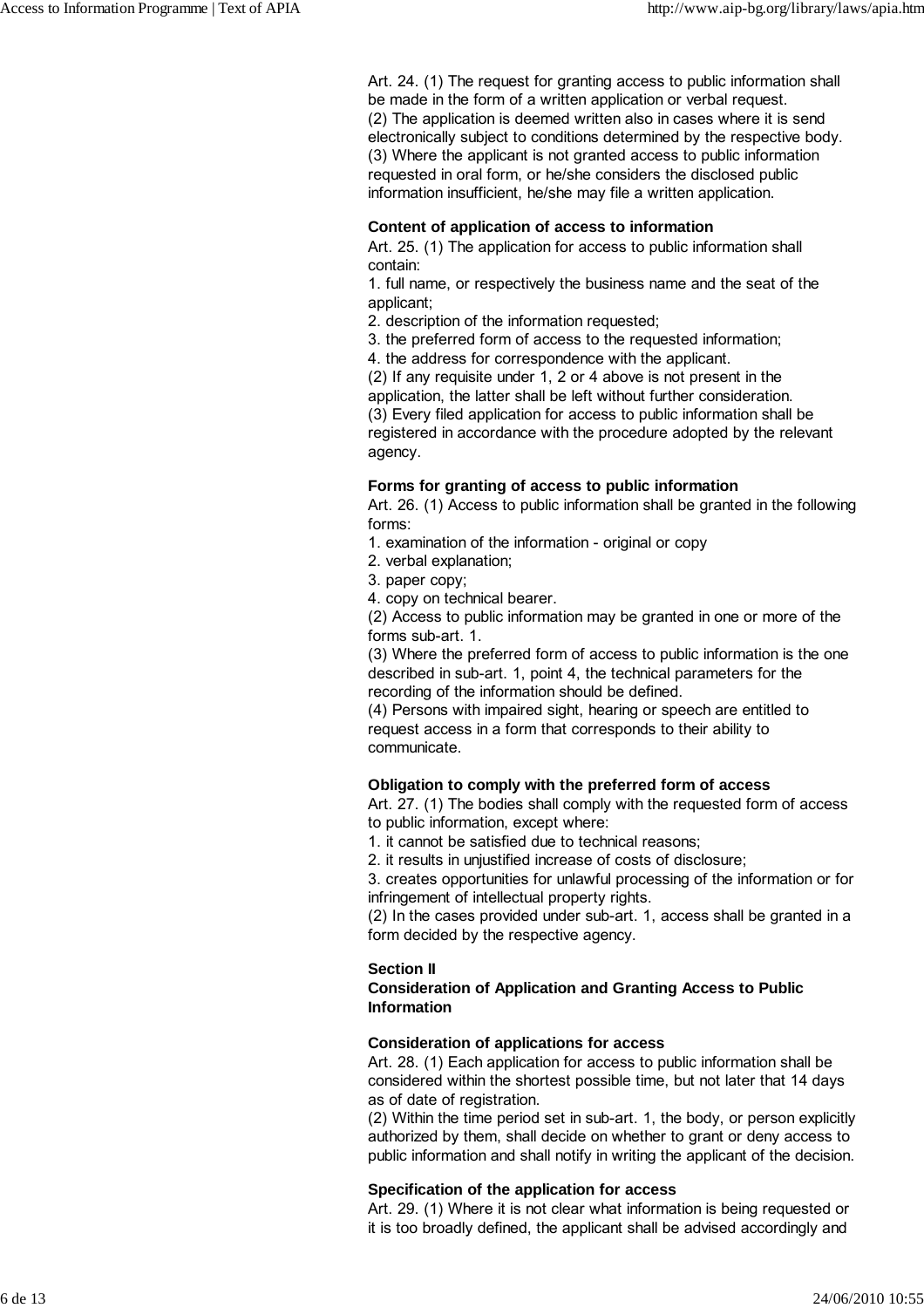shall be provided an opportunity to specify the requested information. The time period set in the preceding article shall start running as of the date when the requested public information was specified. (2) If the applicant failed to specify the requested public information within a period of 30 days, the application shall not be considered.

#### **Permissible extension of the term for granting of access**

Art. 30. (1) The time period set in art. 28, sub-art. 1 may be extended with no more than 10 days, where the requested information as specified in the application is substantial in volume and additional time for it's preparation is needed.

(2) The notification under art. 29, sub-art. 1 should state the reasons for the extension of the term in which the access to the public information shall be granted.

## **Extension of the term for reasons of protection of third parties' interests**

Art. 31. (1) The time period set in art. 28, sub-art. 1 may be extended with not more than 14 days also where the requested information is a matter of concern to a third party and his/her consent is needed for its disclosure.

(2) In the cases under sub.art. 1, the respective body shall seek the explicit written consent of the third party within 7 days as from the registration of the application under art. 24.

(3) When it takes the decision under art. 28, sub-art. 2, the respective body shall be obliged to comply strictly with the conditions under which the third party has consented to the disclosure of the information that concerns him/her.

(4) (Amended, SG No. 104/2008) In the absence of consent by the third party within the term specified in sub-art. 1 or in case of explicit refusal by the third party to give its consent, the respective body shall disclose the requested public information in scope and in a manner so as not to disclose the information concerning the third party.

(5) (Amended, SG No. 104/2008) The consent of the third party is not required when it is a responsible person and the information concerned is a public information under this act, as well as in case there is overriding public interest in its disclosure.

#### **Re-allocation of the application for access**

Art. 32. (1) When the body does not have the requested information, but is aware of its location, it shall re-sent the application within 14 days as of receipt of the application and shall notify the applicant of the re-sending. The notification must always specify the name and the address of the respective agency or legal entity.

(2) In the case described in sub-art. 1, the time period set in art. 28, sub-art. 1, shall start running as of the receipt of the re-sent application.

## **Notification of unavailability of the requested public information**

Art. 33. If the body does not have the requested information and is not aware of its location, it shall notify the applicant accordingly within 14 days.

#### **Decision to grant access to public information**

Art. 34. (1) The decision under art. 28, sub-art. 2, by which access to public information is granted must state:

1. the degree of the ensured access to the requested public information;

2. the time within which access to the requested public information is available;

3. the location where the requested information will be disclosed;

4. the form in which access to the requested public information will be granted;

5. the costs for granting access to the requested public information.

(2) The decision may also state other bodies, organizations and persons who have more complete information available.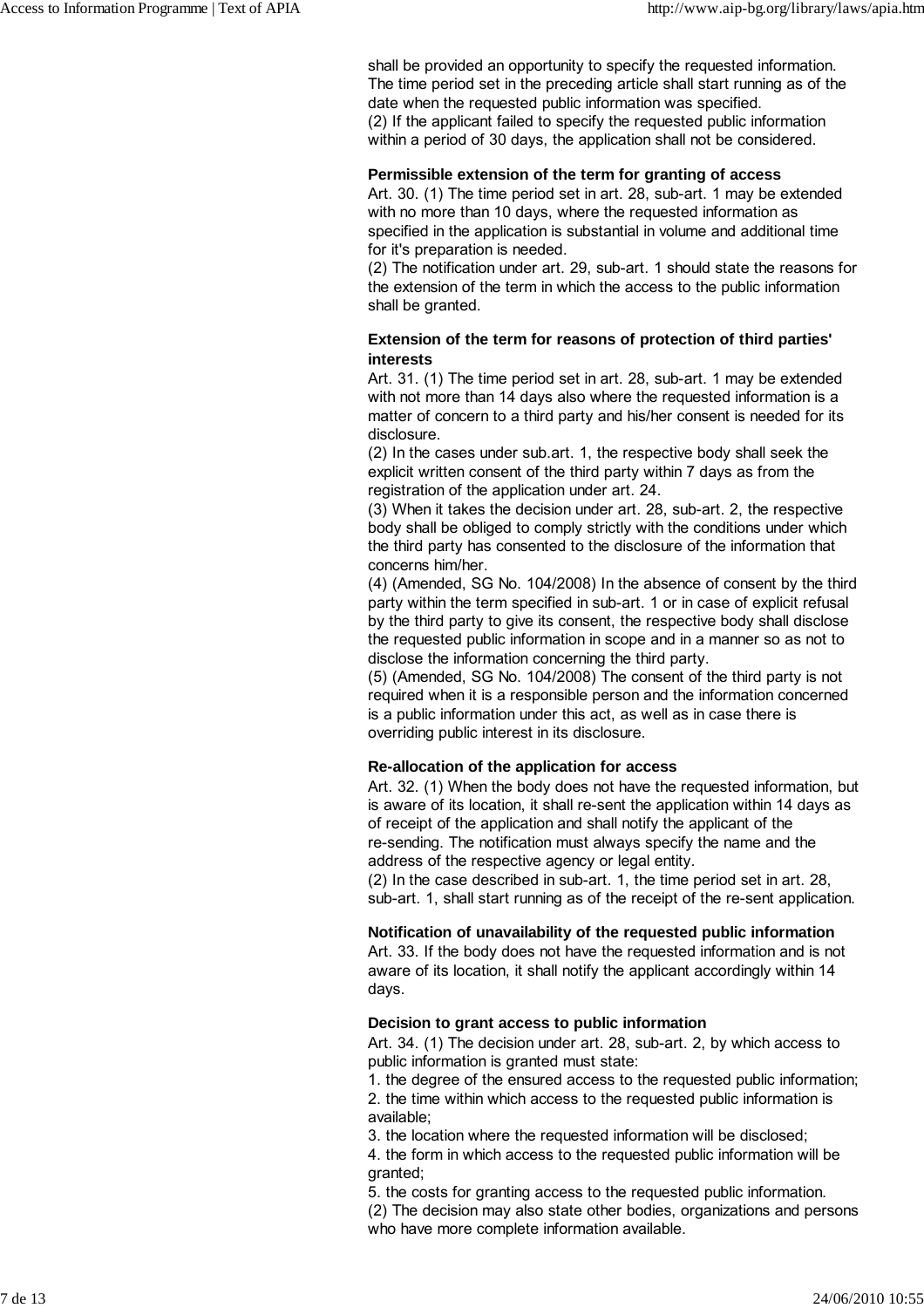(3) The decision to grant access to the requested public information shall be handed over to the applicant against his/her signature or sent by registered mail.

(4) The time period described in sub-art. 1, point 2 may not be less than 30 days as of receipt of the decision.

#### **Granting of access to the requested public information**

Art. 35. (1) Access to public information shall be granted after payment of the specified costs and after presentation of document evidencing their payment.

(2) A record shall be drawn upon provision of access to public information, which shall be signed by the applicant and the relevant civil servant.

#### **Refusal of the applicant of the granted access**

Art. 36. If within the time specified in art. 34, sub-art. 4 the applicant fails to appear or to pay the required costs, either of his failures shall be considered a refusal of the granted right of access to public information.

#### **Section III**

**Refusal to Grant Access to Public Information**

#### **Grounds for refusals to grant access**

Art. 37. (Amended, SG No. 45/2002; SG No. 59/2006; SG No. 104/2008) (1) Grounds for refusal to grant access to public information is in place where:

1. the information requested is classified information or other protected information in cases prescribed by the law, as well as in cases described in art. 13, sub-art. 2;

2. the access is of a nature to affect third party's interests and the third party did not give its explicit written consent for the disclosure of the requested public information, unless there is overriding public interest; 3. access to the requested public information was provided to the applicant within the preceding six moths.

(2) In the cases described in sub-art. 1, partial access shall be granted to such parts of the information, access to which is not restricted.

#### **Content of the decision to refuse to grant access**

Art. 38. A decision refusing access to public information shall state the legal and factual grounds for the refusal under this act, the date of the decision and the procedure for its appeal.

#### **Hand-over of the decision for refusal of access**

Art. 39. A decision refusing access to public information shall be handed over to the applicant against his/her signature or sent by registered mail.

#### **Section IV**

## **Appeals of Desisions to Refuse to Grant Access to Public Information**

#### **Jurisdiction over appeals of the decisions relating to access or to refusal of access**

Art. 40. (1) (Amended, SG No. 24/2006; SG No. 49/2007) The decisions for granting access to public information or for refusals to grant access to public information may be appealed before the administrative courts or before the Supreme Administrative Court depending on the body, which issued the decision, under the provisions of the Administrative Procedure Code.

(2) (Amended, SG No. 24/2006) The decisions of the persons under art. 3, sub-art. 2 to grant access to public information or to refuse to grant access to public information may be appealed before the regional courts in accordance with the Administrative Procedure Code.

**Competencies of the court considering the appealed decisions**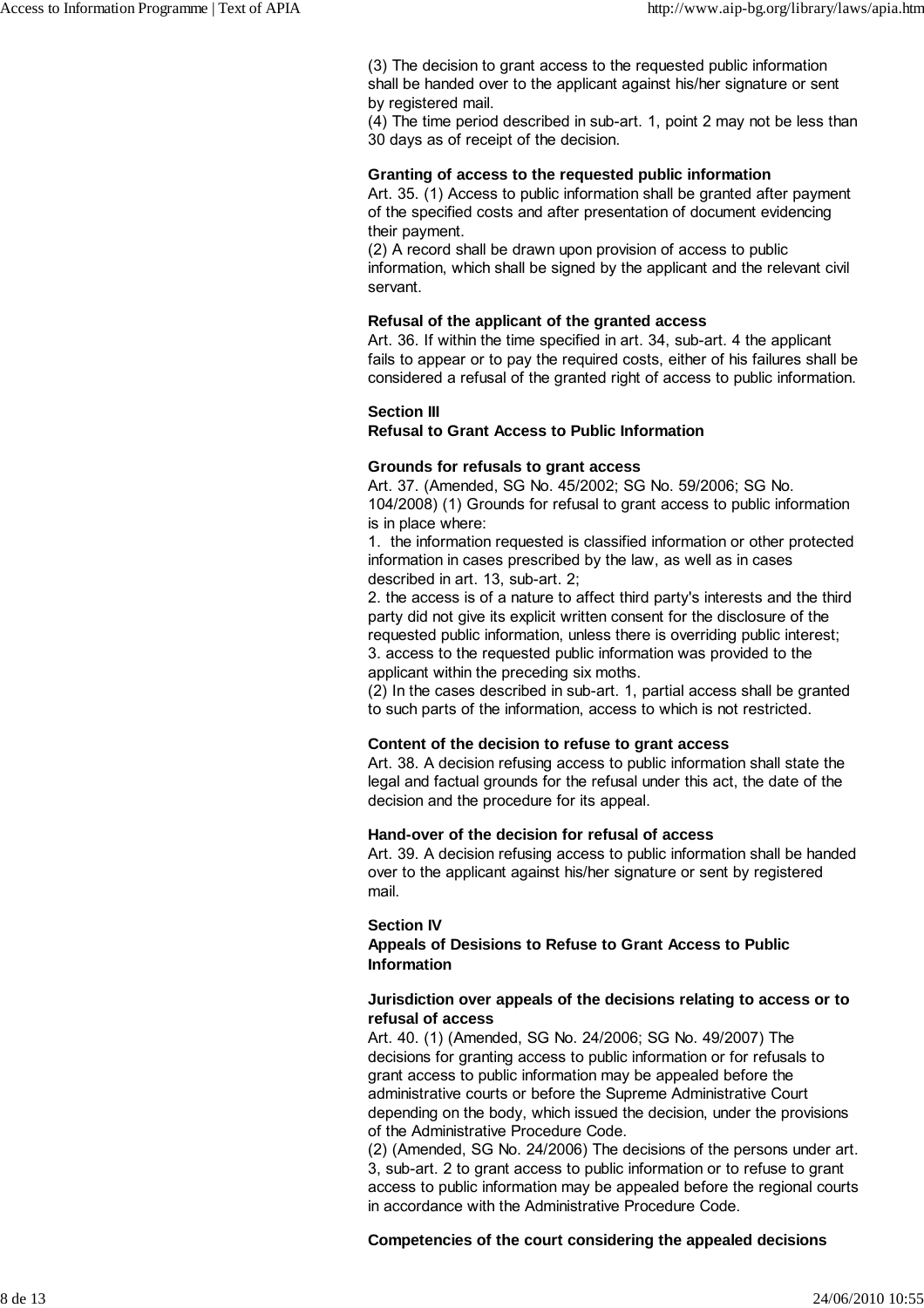Art. 41. (1) If a court finds that a refusal is not in conformity with the law, it shall repeal in full or in part, or shall amend, the decision for refusal and shall instruct the body to grant the request for access to public information.

(2) In the cases described in sub-art. 1, access to public information shall be provided in accordance with the procedure set forth in this act. (3) Upon appeal of refusal to grant access to public information on the grounds of art. 37, sub-art. 1, point 1, the court may, in closed hearing, request from the body the necessary evidences.

(4) (Amended, SG No. 45/2002) In cases under sub-art. 3 the court shall decide on the lawfulness of the refusal and on the marking of the information as classified.

## **Chapter Four**

**Procedure for Re-use of Public Sector Information** (New – SG No. 49/2007)

#### **Section I**

## **Provision of public sector information for re-use (New, SG No. 49/2007)**

Art. 41a (New, SG No. 49/2007) (1) Public sector information shall be provided in a format and language in which it has been collected, respectively created, or in another format at the discretion of the public sector information.

(2) Public sector organizations shall not be obliged to provide information for re-use if the provision requires the creation, collection, or processing of that information, or if it is related to the provision of parts of documents or other materials, which would requires efforts beyond the usual operation/procedure.

(3) Public sector organizations shall not be obliged to continue the creation or collection of certain type of information for its re-use. (4) At a requestor's request and at given the possibility for that, the requested information shall be provided electronically at a specified electronic mail address or by other proper means of provision in an electronic form.

## **Public sector information which shall not be provided for re-use**

Art. 41b (New, SG No. 49/2007) Public sector information which shall not be provided for re-use:

1. its content is related to activities which falls outside the power and functions of the public sector organizations;

2. it falls subject to intellectual property rights of a third person;

3. it is collected or generated by public radio- and TV operators or their regional centers;

4. it is collected or generated by schools, higher education institutions, academic and research organizations, State Archives, libraries, museums, orchestras, opera and ballet houses, theatres, and other scientific and cultural organizations.

## **Provision of public sector information to public sector organizations**

Art. 41c (New, SG No. 49/2007) (1) Public sector information shall be provided for re-use to public sector organizations as well, under the conditions and the procedure set forth by this act.

(2) If public sector information is requested for re-use by an organization under the provision of sub-art. 1 in terms of the fulfillment of activities, which fall outside its power and functions, the same conditions and fees shall apply.

## **Facilitating the search for information**

Art. 41d (New, SG No. 49/2007) Public sector organizations shall provide conditions for easy search of public sector information via different tools for online access or other appropriate means.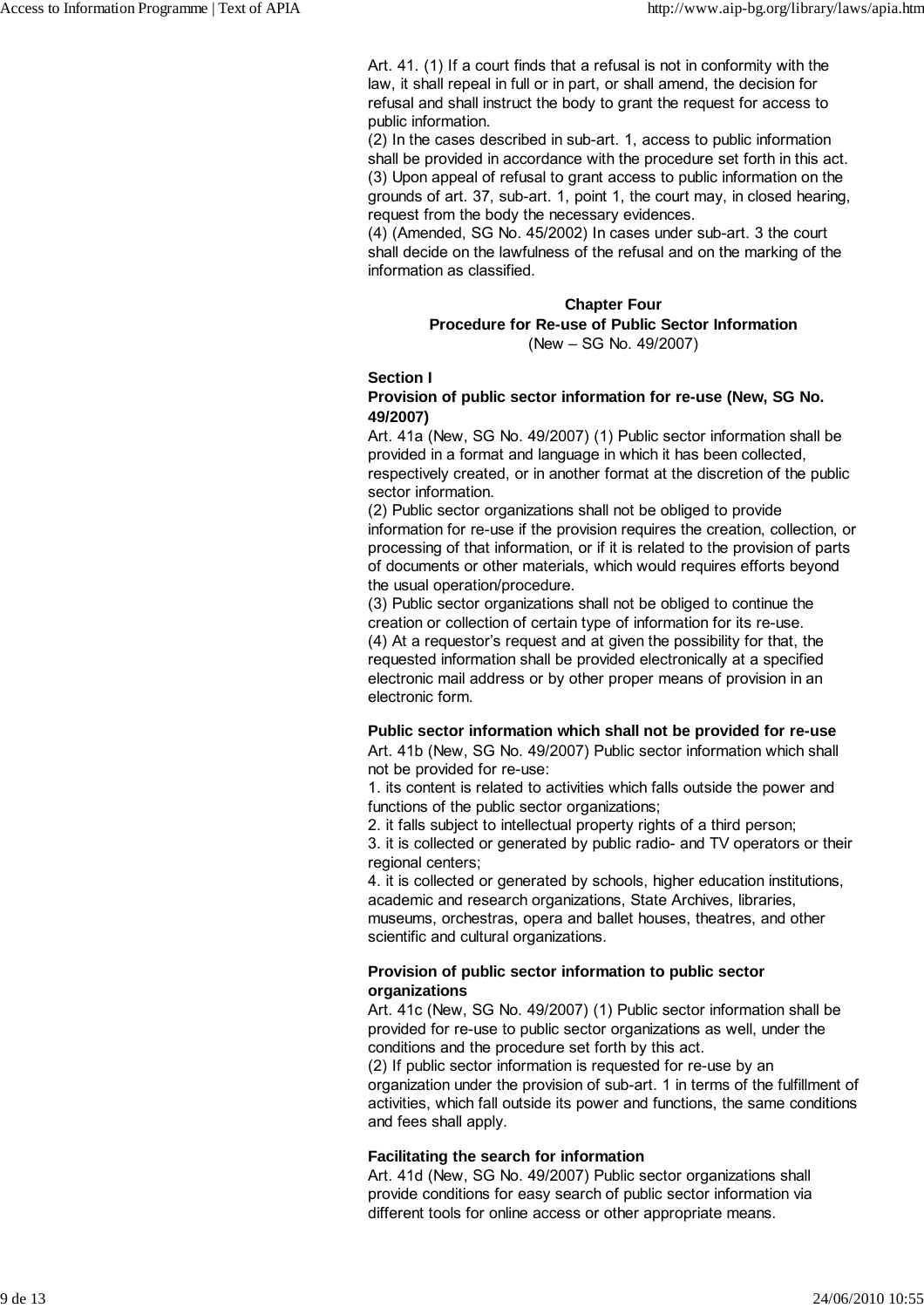## **Prohibition for provision of exclusive right of re-use**

Art 41e (New, SG No. 49/2007) (1) Signing contracts for exclusive provision of public sector information is prohibited. (2) Signing contracts under sub-art 1 is permissible only in the cases when the provision of services of public interest may not be fulfilled in a different way/by other means. The grounds for signing such a contracts shall be reviewed every third year by the public sector organization which is a party in the contract.

#### **Section II**

**Procedure for Granting Public Sector Information for Re-use (New, SG No. 49/2007)**

#### **Request for re-use of public sector information**

Art. 41f (New, SG No. 49/2007) (1) Public sector information shall be provided for re-use after the submission of a written request. (2) If the request is submitted electronically, public sector organizations shall be obliged to respond electronically as well. In such cases, no receipt confirmation is required.

#### **Payment/Fees**

Art. 41g (New, SG No. 49/2007) (1) Access to public sector information for re-use shall be granted after payment of the expenses incurred for granting access in accordance with a tariff, adopted by the Council of Ministers.

(2) The payment under sub-art. 1 shall not exceed the expenses incurred for granting the public sector information.

(3) At a request, public sector organizations shall provide data about the means by which the expenses under sub-art. 1 has been determined. (4) Payments under sub-art. 1 shall be counted to the budget of the respective public sector organization.

## **Time frames for granting access to public sector information**

Art. 41h (New, SG No. 49/2007) (1) Public sector organizations shall process the request for re-use and shall respond to the request within 14 days of the submission of the request.

(2) In the cases, when the requested information is meaningful for a limited period of time, public sector organizations shall grant it in a reasonable time frame in which the information has not lost its relevance.

(3) In cases, when the request for re-use of public sector information is characterized by complexity and requires more time to be granted, the time limit under sub-art. 1 may be extended to additional 14 days. In such a case, a notifying letter about the additional time needed for granting the information shall be sent to the requestor within 14 days of the submission of the request.

## **Refusal for granting access to public sector information for re-use**

Art. 41i (New, SG No. 49/2007) (1) The refusal to grant access to public sector information for re-use shall be grounded.

(2) A refusal may be issued when:

1. a law prohibits the provision of the requested information;

2. the request does not meet the requirements under Art. 41f.

(3) The refusal under sub-art. 1 shall contain factual and legal grounds for the refusal, the date of the decision and the procedure for its appeal. In case of refusal due to intellectual property rights belonging to a third person, the decision for refusal shall state the name of the owner of the rights or the person from whom the public sector organization has acquired these rights.

(4)The presence of personal data in public sector information which has been requested for re-use may not be ground for a refusal in the cases when that information constitutes or is part of a publicly accessible register.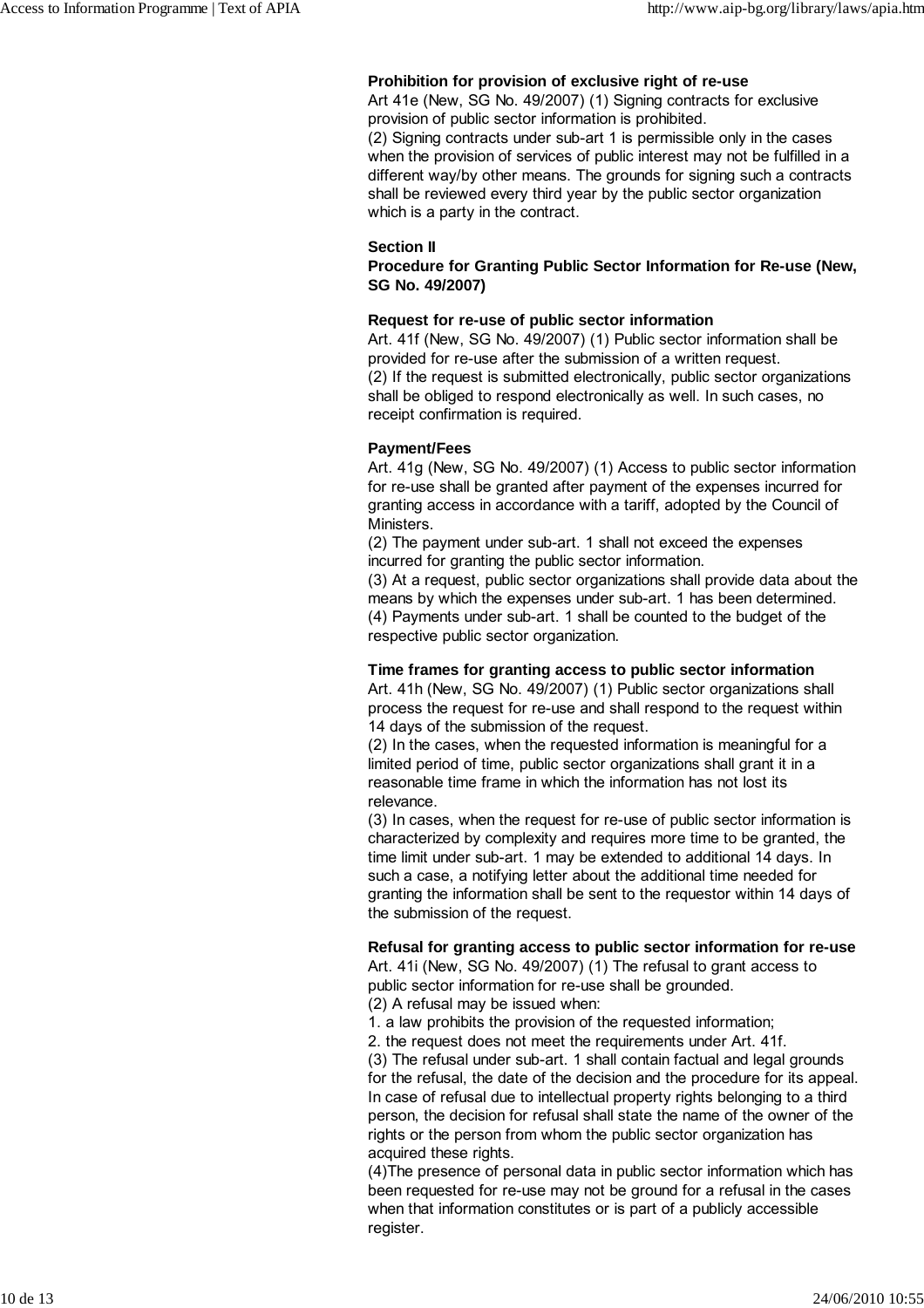#### **Jurisdiction and appeal process**

Art. 41j (New, SG No. 49/2007) Refusals to provide public sector information for re-use are subject to appeal before the administrative courts and before the Supreme Administrative Court, depending on the body which has issued the decision, under the under the provisions of the Administrative Procedure Code.

#### **Chapter Five**

Administrative Penalty Provisions (New – SG No. 49/2007)

#### **Administrative violations and sanctions**

Art. 42. (Amended, SG No. 49/2007) (1) If not subject to a harsher penalty, a civil servant who failed to respond within the specified time limits to a request for access to public information without exculpatory reason, shall be fined between 50 and 100 leva.

(2) If not subject to a harsher penalty, a civil servant who did not follow a court order to grant access to public information shall be fined between 200 and 2000 leva.

(3) Any failure to meet the obligations under art. 31, sub-art. 3 shall be punished with a fine between 50 and 100 leva for physical persons or between 100 and 200 leva for legal entities.

(4) For failure to provide access to public information by the persons described in art. 3 sub-art. 2, the punishment shall be a fine between 100 and 200 leva.

#### **Bodies entitled to impose sanctions**

Art. 43. (Amended, SG No. 49/2007) (1) The violations under this act shall be found by an authorized official, appointed by the Minister of Justice, in the cases set forth in Art. 3, sub-art. 2 or the respective agency in the rest of the cases.

(2) The penalty acts shall be issued as follows:

1. under art. 42, sub-art. 1 - by the respective agency under Art. 3, sub-art. 1 or by an authorized official;

2. under art. 42, sub-art. 2 – by the persons and the procedure set forth by art. 306 of the Administrative Procedure Code;

3. under art. 42, sub-art. 3 – by the respective agency, and if the responsible person is one described in art. 3, sub-art. 2 - by the Minister of Justice or an authorized official;

4. under art. 42, sub-art. 4 - by the Minister of Justice or an authorized official.

## **Applicable law**

Art. 44. Any offense shall be established, penalty shall be imposed, appealed and executed in accordance with the Administrative Offenses and Penalties Act.

#### **Additional provision**

§ 1. (Amended, SG No. 1/2002, SG No. 103/2005, New, SG No. 49/2007, SG No. 104/2008) Within the meaning of this act:

1. **Material bearer of public information** shall be a text, plan, map, photo-picture, image, diskette, audio- or video tape and other of this kind;

2. **Personal data** shall be any data relating to a given individual, whose identity could be directly or indirectly established by an identification number or one or more characteristics revealing his/her physical, physiological, genetic, psychological, intellectual, economical, cultural or social identity

3. **List of the acts issued within the scope of the powers of an administrative structure within the system of the executive power** shall be a structured aggregation of all legal, common, and individual administrative acts, issued by the respective administrative body.

4. **Public law organization** shall be a legal person which regardless of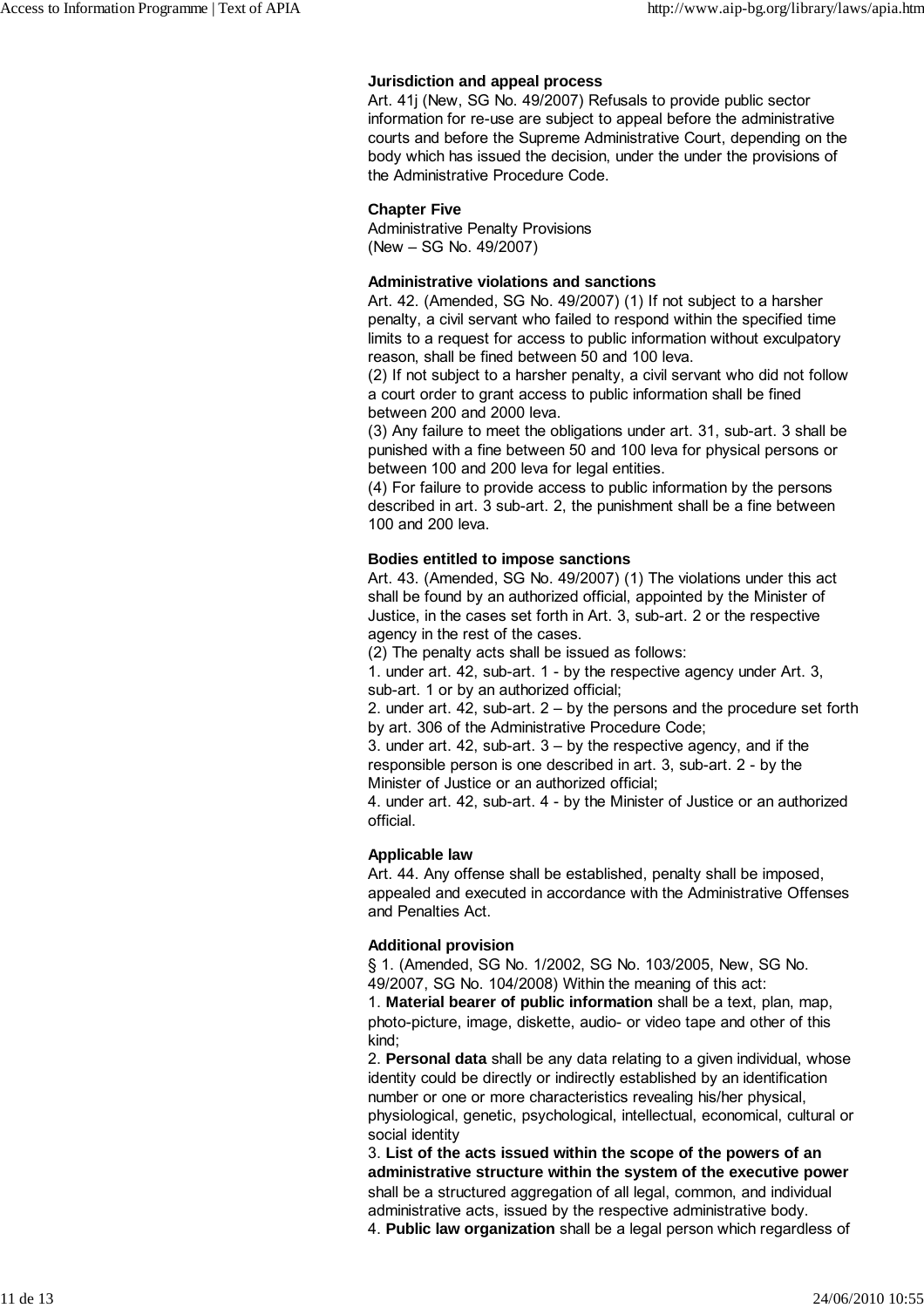whether it performs commercial or production activities, is established to satisfy public interest and for which some of the following conditions are satisfied:

a) more than the half of its revenues for the previous financial year come from the state budget, the budget for the state public social security, the National Health Insurance Fund, from the municipality budgets, or from contractors under Art. 7, item 1 or 3 from the Public Procurement Act;

b) more than the half of the members of its management or oversight body are appointed by contractors under Art. 7, item 1 or 3 from the Public Procurement Act;

c) is subject to management control by contractors under Art. 7, item 1 or 3 from the Public Procurement; management control shall be when a person may exercise dominating impact upon the activities of another person.

**Public law organization shall also be a medical institution** – trade company, who has received more than 30% of its revenues for the previous year come from the state and/or municipal budget and/or from the budget of the National Health Insurance Fund.

#### 5. **Production or commercial secret** may not be any facts,

information, decisions and data related to business activities whose keeping as secret is in the interest of the claimants but there is overriding public interest in its disclosure. Until the contrary is proven, there is overriding public interest in the disclosure when the information: а) gives opportunity to the citizens to form their own opinion and to take part in ongoing discussions;

b) improves/facilitates the transparency and accountability of bodies under Art. 3, sub-art. 1 with regard to the decisions they make; c) guarantees the lawful and purposeful fulfillment of the legal obligations of bodies under Art. 3;

d) reveals corruption and abuse of power, poor management of state or municipal property, or other unlawful or unpurposeful actions or lack of actions of administrative bodies or responsible officials within the respective administrations by which state or public interests, rights or legal interests of other persons are affected;

e) disproves disseminated unauthentic information which concerns significant public interests;

f) is related to the parties, subcontractors, the subject, the price, the rights and obligations, conditions, terms, and sanctions specified in contracts where one of the contracting parties is an obliged body under Art. 3.

6. **Overriding public interest** is at hand when the requested information aims at the revealing of corruption and abuse of power, increase of transparency and accountability of obliged bodies under Art. 3.

#### **Final provision**

§ 2. This act revokes:

1. The Decree No. 1086 / 12.07.1977 of the State Council on the work with the criticizing publications (prom. State Gazette issue 56 of 1977) 2. Arts. 14 and 19, as well as point 2 of sub-art. 1 to art. 57 of the Suggestions, Notices, Complaints and Requests Act (prom. State Gazette issue 52 / 04.07.1980, amended issue 68 / 02.09.1988)

#### **Final Provisions**

#### **To the Access to Public Information Amendment Act (Promulgated – SG. No. 49/2007)**

§ 16. This act shall introduce the provisions of Directive 2003/98/EC of the European Parliament and the Council on the re-use of public sector information.